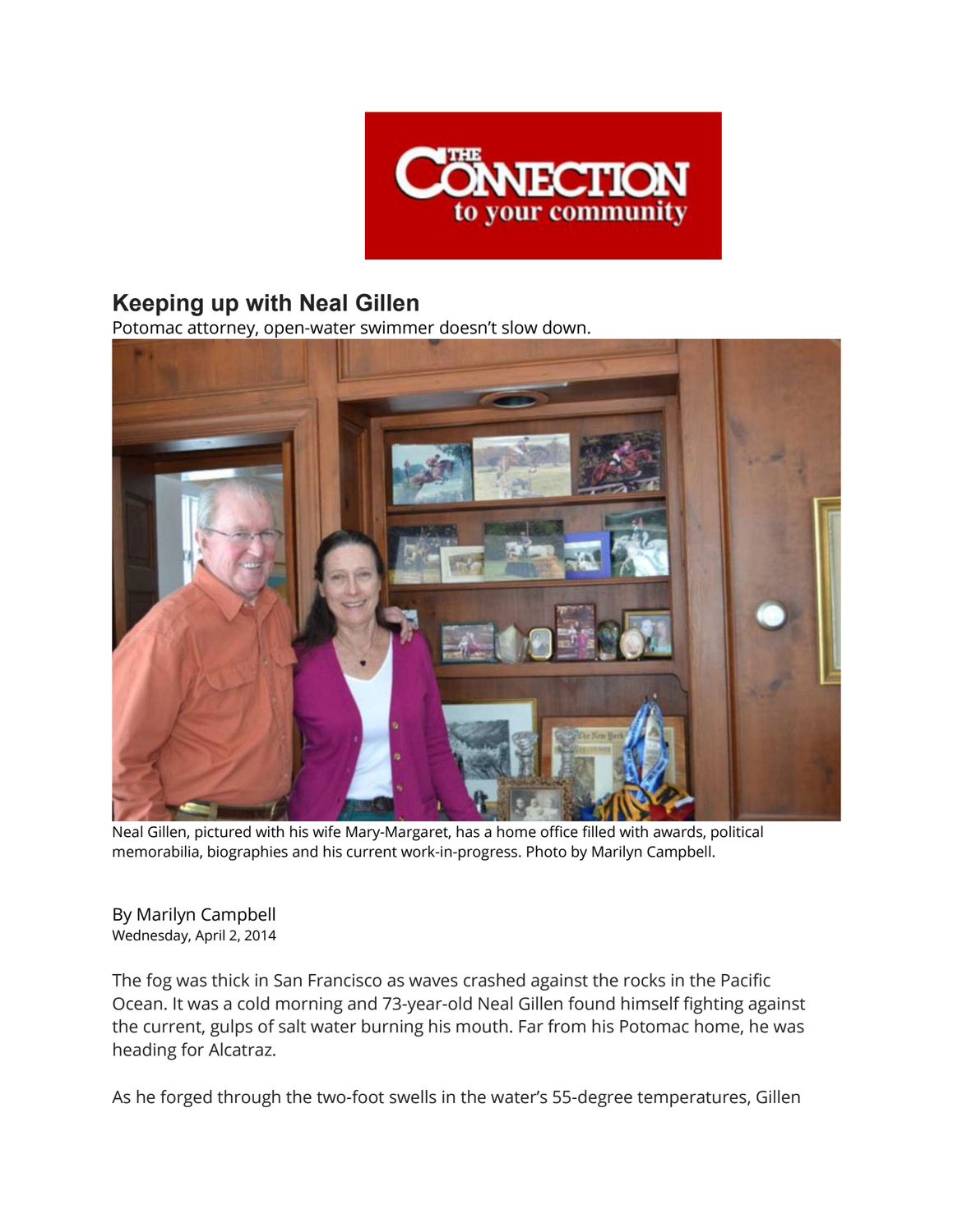knew he was in one of the most difficult swims of his life. He was competing in the Orca Alcatraz Challenge Aquathlon & Swim, a 1.5 mile race in the San Francisco Bay.

Gripped by pain in his legs and lower back, Gillen found the mental strength to keep going by focusing on Mary-Margaret Gillen, his wife of 50 years, and their daughters Lauren, of Washington, D.C., and Donnelly, of Oakland, Calif.

During that race, the currents around Alcatraz were the most ferocious in the swim's history. Gillen fought his way to the finish, and when he finally he felt the grit of the sandy shore on his fingertips, he knew he'd made it. In fact, he medaled: Gillen finished first in his age group and was the oldest swimmer to finish the race.

"I was exhausted, disoriented and thirsty," he later wrote of the event. "I tried to smile as I listened to the shouts of congratulations, but what I needed was something to hold onto so that I could steady myself."

For Gillen, the desire to to such a swim is not out of the ordinary. "I've always been a dare-devil, even as a kid," he said. "If there was a challenge, I'd take it."

Even his friends thought the Alcatraz swim was too much.

"He said to me, 'Well Tyler, I'm getting ready to swim Alcatraz,'" said Potomac resident Tyler Abell, who has known Gillen since they worked together during the 1960s in the Lyndon Johnson Administration. "I said, 'That's crazy. No one has ever swum from Alcatraz to the mainland.' But he did it. I think Neal is one of the most energetic guys I know. It's amazing the things he does."

Gillen has completed the Alcatraz swim four times, and he plans to compete again this year, this time swimming with his daughter Donnelly.

The master swimmer for the Montgomery County Ancient Mariners club has also competed in the Brooklyn Bridge Swim, and has medaled in swimming, as well as basketball, in the Maryland Senior Olympics. He's qualified for the National Senior Olympics and was recently named to the Maryland Senior Olympics Commission.

Such hard work to maintain his physical well-being has paid off. Dressed in a crisp orange shirt, pressed khaki pants and hiking shoes, Gillen's fit appearance belies his 76 years.

GILLEN GREW UP in a large Irish Catholic family in Queens, New York, which he credits in part for his drive and predilection for competition.

"I grew up in a house with four Type A women. Even getting to use the bathroom first in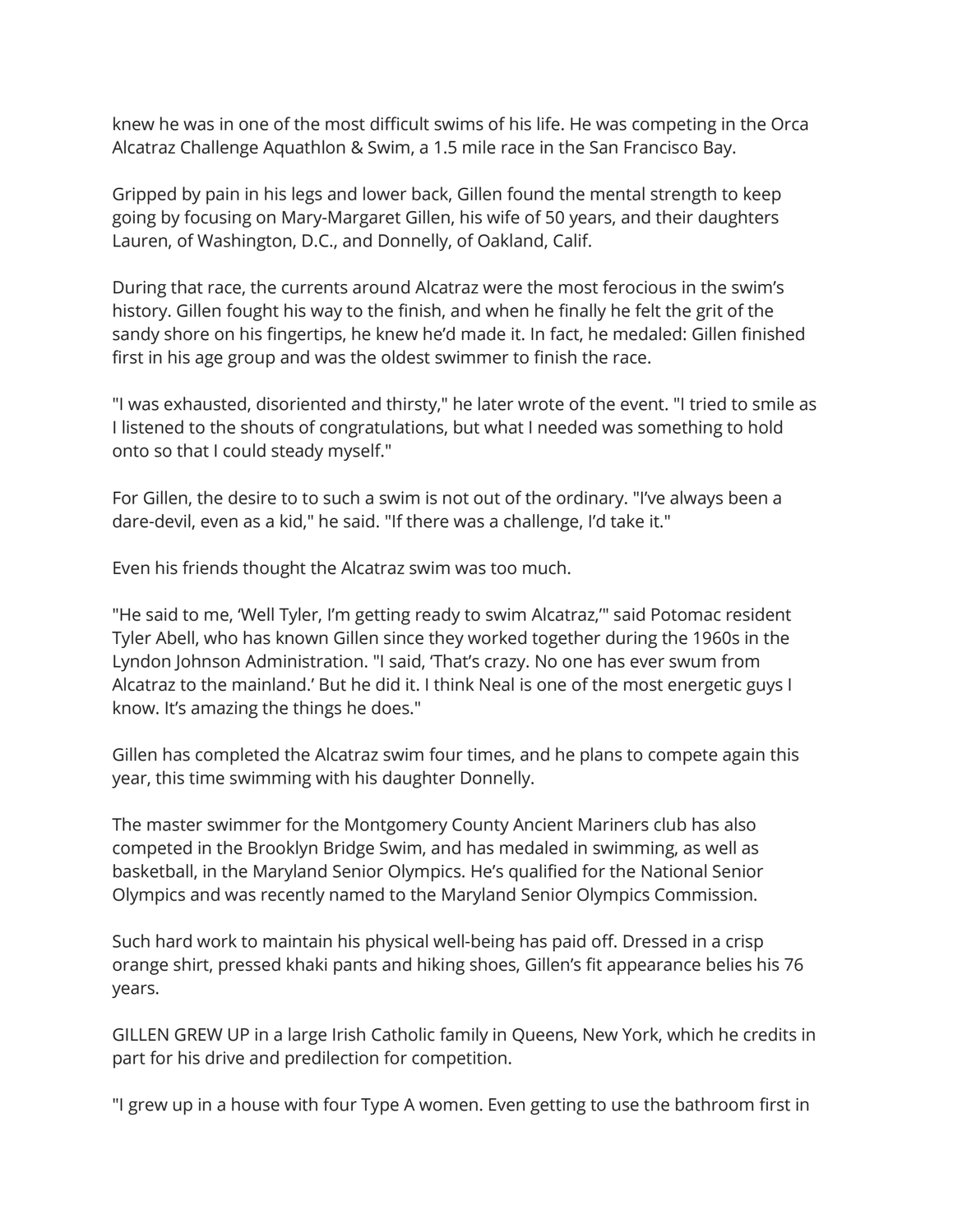my house took determination," he said of his family, which included his parents, three sisters and one brother. "I get my determination and drive from my mother, who was a very strong woman."

In addition, "there were a lot of kids" in his apartment complex, "and there was always an opportunity for competition. As kids, everyone was vying for attention, whether it was playing marbles or basketball."

Gillen graduated with honors from New York University in 1961 and earned his law degree in 1964 from the Georgetown University Law Center. Then he worked on the White House Presidential Advance team for the Lyndon Johnson Administration and served in the U.S. Navy as a member of the Naval Security Group.

Gillen then spent 43 years representing the American Cotton Shippers Association and its federated associations, eventually retiring in 2008 as executive vice president and general counsel. He is currently in private practice and represents a major New York commodity investment firm.

Gillen has found time to write eight novels based on his experiences: "Sugar Time," "Capitol Punishment," "Dinner in Bordeaux," "Kitty's Rules," "Slamming the Close," "The Night Clerks," "Altar Boy" and "Lonely No More." He has also written a memoir, "1954 Adventures in New York," in addition to numerous magazine articles and short stories. He is currently writing a series of short stories titled "Moments of Truth."

Gillen is a member of the board of The Writer's Center in Bethesda and its former vice chairman, and the former secretary of the American Independent Writers.

"I read a lot," said Gillen. "When it came to writing novels, I decided that I could do it. Even though I wrote a lot on trade policy and issues as a lawyer, I grew up with in a family that liked to talk. I was always listening to storytelling. Dialogue in a novel was never a problem for me."

Potomac resident Joram Piatigorsky knows Gillen from the Writer's Center. "Neal definitely loves literature," said Piatigorsky. "He writes without self-promotion."

Piatigorsky says that Gillen is steadfast when it comes to setting and reaching goals. "He has a lot of determination. He is very sincere in what he does. He is a person who sets his sights on what he wants to do. … When things don't go the way he wants them to go, he has a way of keeping focused, not getting hysterical and faltering. He's a very steady person. I have a lot of respect for him."

Gillen's gentle nature shows when his English springer spaniel, Squire, and cocker spaniel, Brodie, race into his living room, jump on the sofa next to him and lick his face.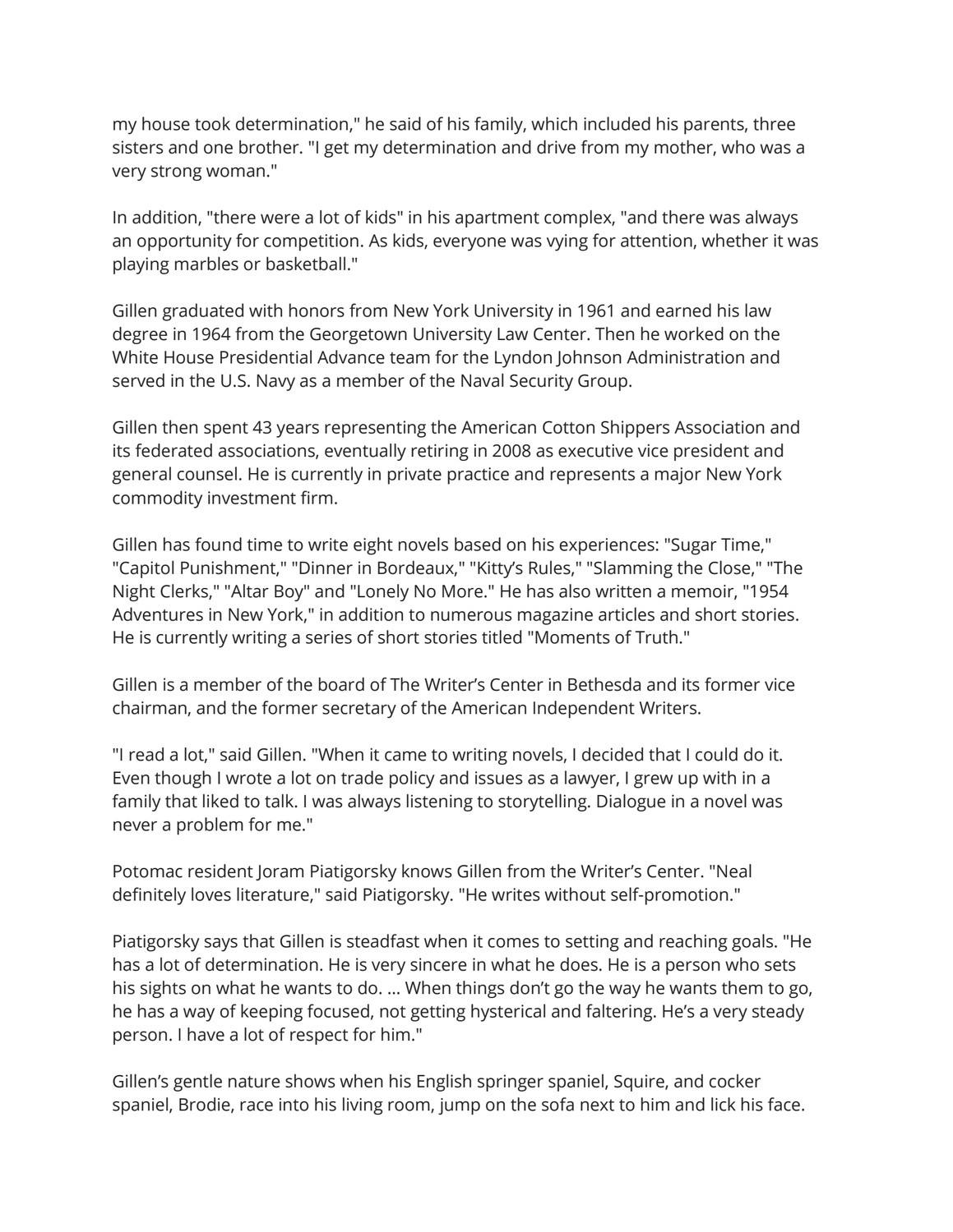"You know you shouldn't be up here," he tells them. Squire snuggles in his lap, taking in Gillen's gentle stroking.

Gillen, a 42-year Potomac resident, has been active in community civic affairs. He was a member of the Western Regional Advisory Committee, President of the West Montgomery County Citizens Association, Chairman of the Avenel Equestrian Center Council, the board of the Seneca Valley Pony Club, and as a co-founder of Fairness In Taxation, which succeeded in the passage of a referendum capping Montgomery County property taxes.

GILLEN'S WIFE, MARY-MARGARET, who he affectionately refers to as Mimi, has been an unwavering supporter and one of his biggest fans.

"Neal is very driven," said Mary-Margaret, who is also an attorney. "If he has a project, he completes it before it's due. I'm impressed with the way he commits time and effort to accomplishing what he wants to do."

She is also one of his advisors. "I'm critical of his writing," she said. "I will make writing suggestions, but I never look to see if he's adopted them."

The two met when Gillen was in law school and Mary-Margaret was in college. It was love at first sight. "I knew when I saw her that she was the person I'd marry," he said. "It was her willowy shape and blue eyes. She is brilliant, but also kind and considerate."

His youngest daughter, Donnelly, an attorney in Oakland, Calif., points out that in spite of his high-powered career and personal ambition, Gillen has always been passionately committed to his family.

"He has always been a devoted father," said Donnelly, who has swum with her dad in the Alcatraz aquathlon. "Both my parents were. They had demanding jobs, but were still able to give us so much time driving us to practices and helping us with our homework." He was even her first basketball coach.

Dozens of family photos and an array of brightly colored ribbons fill the bookshelves in Gillen's light-filled family room. Each ribbon represents the family's equestrian success, another passion for which Donnelly credits her father.

Most important, said Donnelly, are the character traits the Gillens modeled for her and her sister, also an attorney. "My dad, and my mom as well, taught us to always put our best effort forward and keep working at something," said Donnelly. "They always stressed that honesty, integrity and loyalty are the best qualities to have."